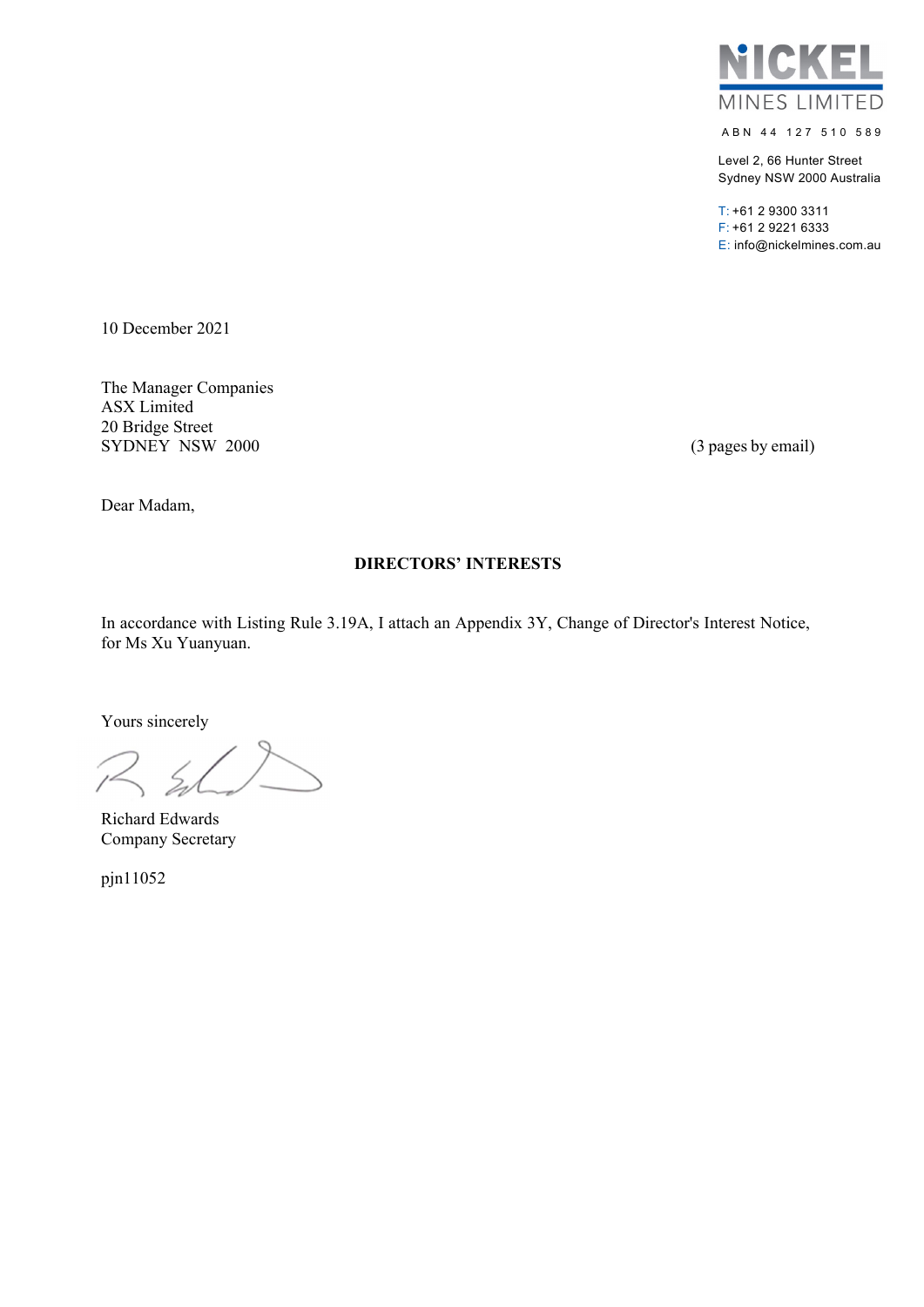# **Appendix 3Y**

# **Change of Director's Interest Notice**

Information or documents not available now must be given to ASX as soon as available. Information and documents given to ASX become ASX's property and may be made public.

Introduced 30/09/01 Amended 01/01/11

| Name of entity | <b>Nickel Mines Limited</b> |
|----------------|-----------------------------|
| <b>ABN</b>     | 44 127 510 589              |

We (the entity) give ASX the following information under listing rule 3.19A.2 and as agent for the director for the purposes of section 205G of the Corporations Act.

| <b>Name of Director</b> | Xu Yuanyuan   |
|-------------------------|---------------|
| Date of last notice     | 23 March 2020 |

#### **Part 1 - Change of director's relevant interests in securities**

In the case of a trust, this includes interests in the trust made available by the responsible entity of the trust

Note: In the case of a company, interests which come within paragraph (i) of the definition of "notifiable interest of a director" should be disclosed in this part.

| <b>Direct or indirect interest</b>                                                                                                                                          | Indirect                                                                               |
|-----------------------------------------------------------------------------------------------------------------------------------------------------------------------------|----------------------------------------------------------------------------------------|
| <b>Nature of indirect interest</b><br>(including registered holder)<br>Note: Provide details of the circumstances giving rise to the<br>relevant interest.                  | Shanghai Wanlu Investment Co., Ltd., a<br>company in which Xu Yuanyuan has an interest |
| Date of change                                                                                                                                                              | 10 December 2021                                                                       |
| No. of securities held prior to change                                                                                                                                      | 121,258,258 fully paid ordinary shares                                                 |
| Class                                                                                                                                                                       | Fully paid ordinary shares                                                             |
| Number acquired                                                                                                                                                             | <b>Nil</b>                                                                             |
| Number disposed                                                                                                                                                             | 24,000,000 fully paid ordinary shares                                                  |
| <b>Value/Consideration</b><br>Note: If consideration is non-cash, provide details and estimated<br>valuation.                                                               | \$16,020,000                                                                           |
| No. of securities held after change                                                                                                                                         | 97,258,258 fully paid ordinary shares                                                  |
| Nature of change<br>Example: on-market trade, off-market trade, exercise of options,<br>issue of securities under dividend reinvestment plan, participation in<br>buy-back. | Off-market sale                                                                        |